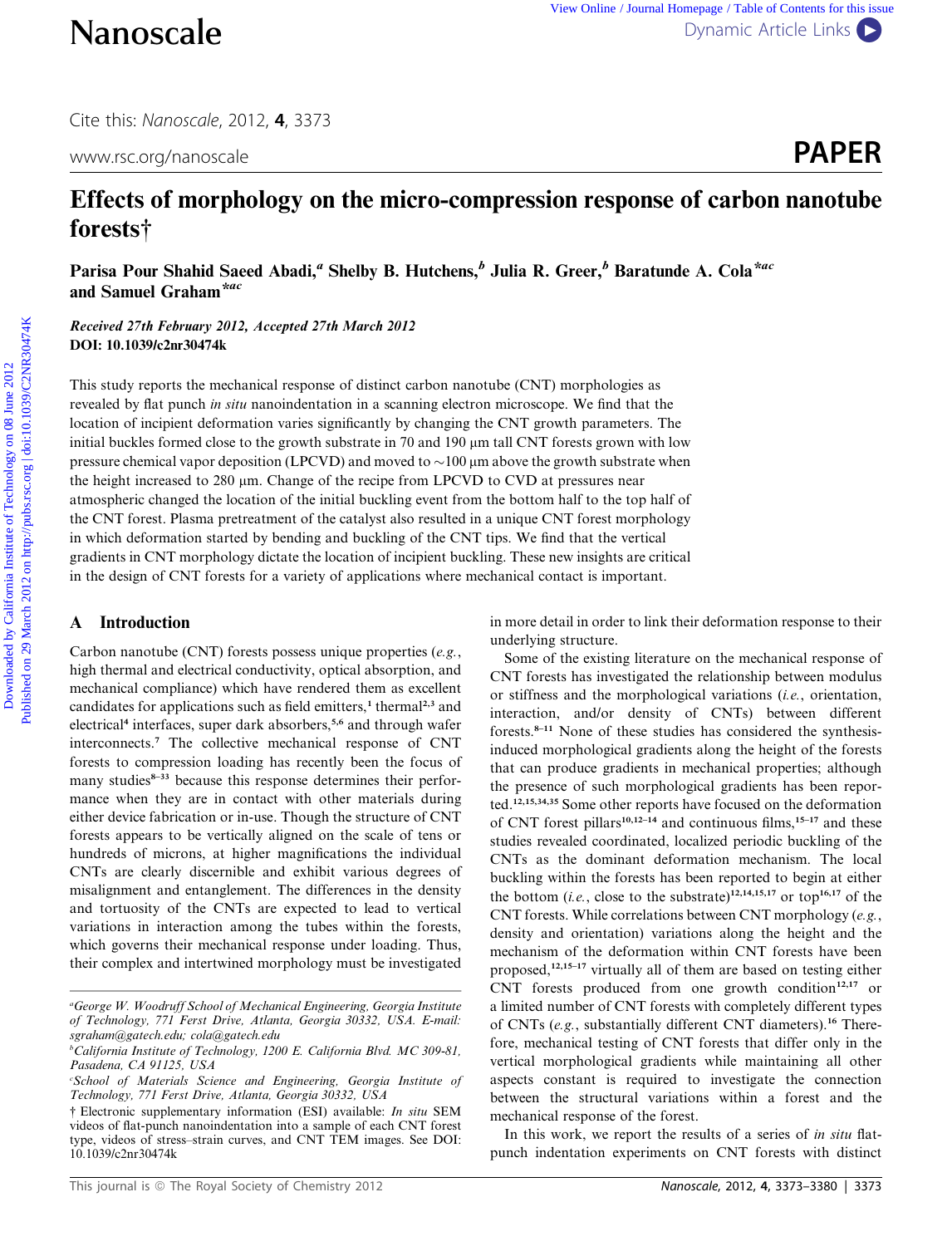microstructural vertical gradients performed inside a dedicated nano-mechanical instrument, SEMentor, comprised of a scanning electron microscope (SEM) and a nanoindenter module.<sup>36</sup> The microstructure of CNT forests was varied by changing CNT growth time, using different conditions for CNT growth (e.g., pressure, gas flow rates, etc.), or by using a plasma treatment to create different catalyst morphologies prior to growth. The main differences between the forests studied were the relative change of morphology along the height of forests while the diameter of the CNTs was very similar between all forests. The location of initial instability *(i.e., lowest critical buckling load)* or bending for CNT forests under a compressive load is revealed through the in situ analysis which allows for detailed comparisons between all samples.

# B Experimental section

Three types of CNT forests were grown on Si substrates coated with Ti (30 nm)/Al (10 nm)/Fe (3 nm) by electron beam evaporation. Low pressure CVD (LPCVD), near atmospheric pressure CVD (APCVD), and plasma pretreated LPCVD (P-LPCVD) recipes were used for synthesis of CNT forests in a commercial chemical vapor deposition system (Black Magic Pro 4", Aixtron SE). The growth temperature was  $\sim$ 750 °C and acetylene was used as the carbon source gas in all three recipes. The chamber pressure was approximately 10 mbar in LPCVD using a  $C_2H_2-H_2$  mixture and 720 mbar in APCVD using a  $C_2H_2-H_2-N_2$  mixture. The P-LPCVD recipe was a modification of the LPCVD recipe that included a 120 W hydrogen plasma pretreatment of the catalyst layer for 5 min prior to growth. Each recipe produced multiwall CNTs with diameter ranges determined by a transmission electron microscope (TEM) to be 7.2  $\pm$ 1.4 nm for LPCVD CNTs,  $8.8 \pm 2.1$  nm for APCVD CNTs, and  $9.3 \pm 5.5$  nm for P-LPCVD CNTs. The average number of walls was measured to be 6, 5, and 5 for LPCVD, APCVD, and P-LPCVD CNT forests, respectively. Aerial densities at the beginning of the growth were expected to be close for LPCVD and APCVD since the catalyst profiles are similar. However, the different growth conditions were used to create two different morphologies along the height of the forests as the pressure influences the growth rate and structural morphology within the forests. This plasma pretreatment acts to remove some catalyst particles and resulted in a forest with lower density. Details of the growth conditions for each sample are listed in Table 1. misos translational serviced by California Institute of Normalism All samples sees insided and substabilities of the numerical SNA services on production and the of O m s V sing a construction of Technology on the state o

Nanoindentation was performed in a custom-built in situ nanomechanical testing instrument, SEMentor, comprised of a nanoindenter (Nanomechanics Inc.) inside a field emission scanning electron microscope (SEM) (FEI Quanta200 FEG).<sup>36</sup>

All samples were loaded and unloaded at a constant displacement rate of 50 nm  $s^{-1}$  using a custom-machined, rectangular cross-section (60  $\mu$ m  $\times$  80  $\mu$ m) diamond flat punch indenter tip. Nanoindentation experiments were performed by loading to a maximum displacement of  $20-30 \mu m$  followed by complete unloading. The instrument's contribution to the measured raw load–displacement response was obtained by performing an identical test in vacuum and subtracting the data from the CNT forest experimental data. Additional details on the SEMentor and steps ensuring measurement accuracy are presented in ref. 12.

Besides the tests performed in the bulk regions of the CNT films, several indentations were performed along the crosssectional edges for each sample in order to visualize the deformation (see Fig. 1). While the boundary conditions and constraints for these on-edge indentations are different from the in-bulk tests, they are helpful to elucidate some of the specific aspects of deformation mechanisms for each growth condition. A minimum of two on-edge indentations were performed on each sample and all observed deformations for a given sample were similar. Moreover, the distance between the indentation points were large enough (a few times larger than the indenter width of  $80 \mu m$ ) to prevent adjacent locations on a sample from influencing deformation characteristics. Also, in-bulk locations were selected as far as possible from the edge to ensure that the deformation was not affected by the free edge.

## C Results and discussion

LPCVD CNT forests of three heights (70, 190, and 280  $\mu$ m) were indented to depths of  $20-30 \mu m$ . The axial indentation strain was calculated by dividing the measured vertical displacement by the initial height of each forest. The axial indentation stress was calculated by dividing the applied force by the area of contact between the indenter and the surface of CNT forests. The use of a flat punch makes the calculation of the axial indentation stress more straightforward because the apparent contact area does not change during indentation, as it does for sharp indenter tips like Berkovich or cube corner indenters.



Fig. 1 Schematic diagram (not to scale) of on-edge and in-bulk locations.

|  | <b>Table 1</b> Parameters for LPCVD, APCVD, and P-LPCVD recipes |  |  |  |  |  |  |
|--|-----------------------------------------------------------------|--|--|--|--|--|--|
|--|-----------------------------------------------------------------|--|--|--|--|--|--|

|                |                       |                  |                                                                     |           | Gas rates (sccm) |     |                |                               |
|----------------|-----------------------|------------------|---------------------------------------------------------------------|-----------|------------------|-----|----------------|-------------------------------|
| Recipes        | Growth duration (min) | Height $(\mu m)$ | Temperature ( $\degree$ C) Pressure (mbar) Acetylene H <sub>2</sub> |           |                  |     | N <sub>2</sub> | Pretreatment                  |
| LPCVD-shortest | 2.5                   | 70               | 750                                                                 | $10$ mbar | 100              | 700 |                |                               |
| LPCVD-medium   |                       | 190              |                                                                     |           |                  |     |                |                               |
| LPCVD-tallest  | 15                    | 280              |                                                                     |           |                  |     |                |                               |
| <b>APCVD</b>   | 30                    | 110              | 750                                                                 | 720 mbar  | 160              | 100 | 7500           | $\overbrace{\phantom{12332}}$ |
| <b>P-LPCVD</b> |                       | 30               | 750                                                                 | 10 mbar   | 100              | 700 |                | DC Plasma 120 W, 5 min        |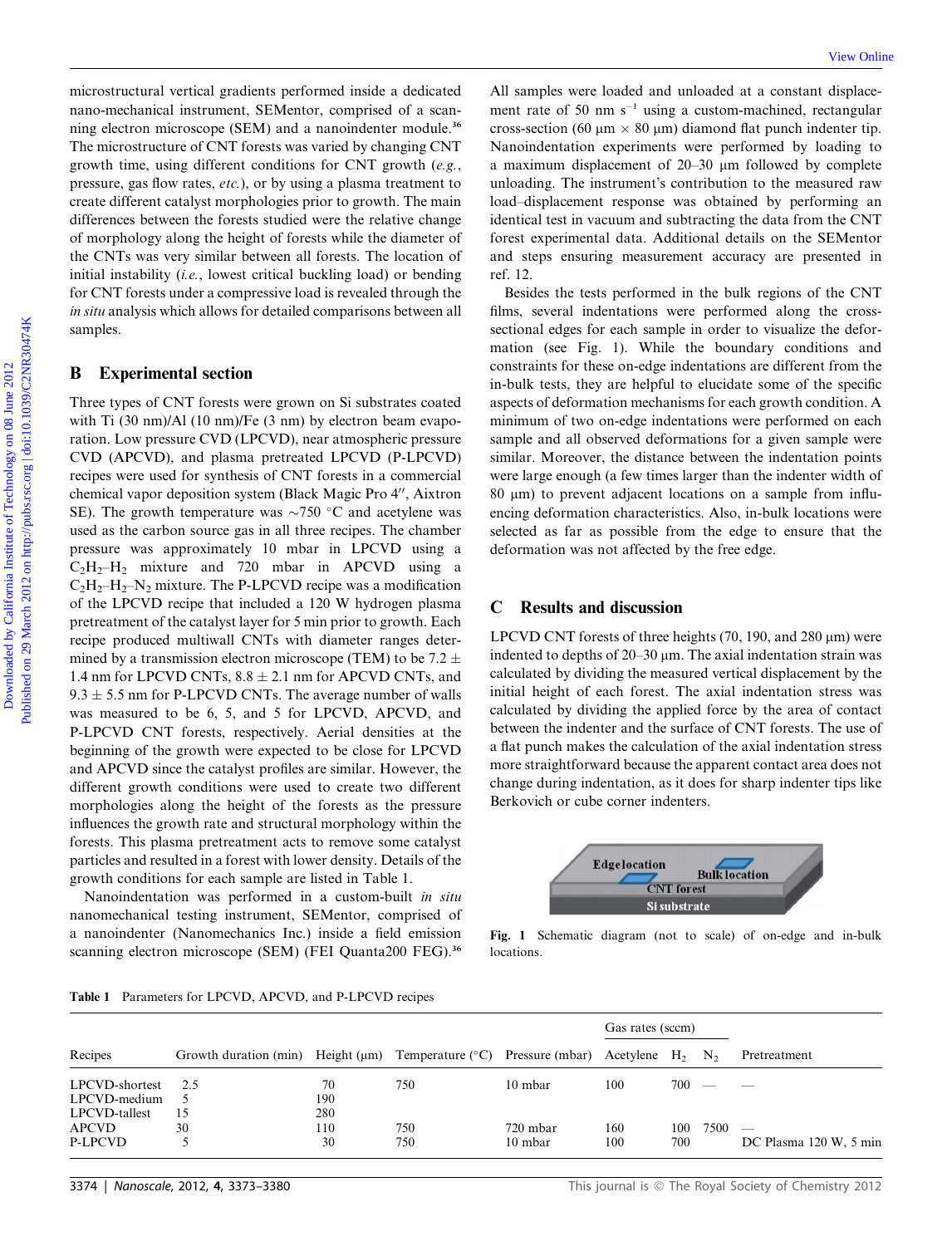The deformation of the CNT forests after indentation is shown in Fig. 2. In the case of 70  $\mu$ m and 190  $\mu$ m tall LPCVD forests, it appears that the local progressive buckling started at the bottom of the forest at the very beginning of the compression tests. Multiple curved shape buckles formed close to the substrate as shown in Fig. 2a and b. This region for the  $190 \mu m$  forest is magnified in Fig. 2d. The buckles exceeded the projection of the indenter cross-sectional width and the widest buckles are as large as 2–4 times the width of the indenter. The characteristic wavelength of the buckles was about  $1-4 \mu m$ , in the same range as previous work with similar CNT types.16,17 The bottom progressive buckling continued from the very low measured strain to about 0.10–0.15 strain. At this point, a small number of buckles formed along the height and vertical shear off-sets started forming along the vertical projection line of the indenter edges. For the case of a 280 µm tall LPCVD forest, the position of the first local buckle was not at the bottom, as is the case for the forests with  $70 \mu m$  and  $190 \mu m$  heights, but rather it was approximately 100  $\mu$ m above the bottom of the CNT forest as shown in Fig. 2c. Also, a single buckle formed at the initial buckling location as opposed to formation of multiple buckles close to the substrate (Fig. 2d) in the case for the two shorter forests.

The typical stress–strain curves for the on-edge indentation of LPCVD forests with different heights are shown in Fig. 3a. The initial sections of the stress–strain curves were linear with similar slopes for the samples of all three heights (Fig. 3a) followed by a nonlinear deformation response that depended on the height of the forest. Again all samples were deformed to approximately the same total depth, but the strain is smaller in samples with longer CNTs because the deformation is normalized by the CNT height for calculation of strain. In Fig. 3b, the stress–strain curves for the on-edge and in-bulk locations on a 70 µm tall LPCVD forest are compared. As expected, the maximum applied force was



Fig. 2 CNT forest edge after indentation of the LPCVD forest. (a) Shortest, (b) medium, and (c) tallest forest, and (d) magnified view of local buckles close to the substrate in the medium case which is also representative of the shortest case.



Fig. 3 (a) Axial indentation stress–strain curves for indentation on the edges of LPCVD forests of three heights. (b) Axial indentation stress– strain curves for the shortest LPCVD forest for edge and bulk points.

higher for the bulk locations as compared with the edge due to the boundary constraints in the former. For the  $70 \mu m$  tall forest the maximum stress was 1.3 MPa for a bulk point compared to 1 MPa for a point on the edge as shown in Fig. 3b. Again the slopes of the initial linear sections were similar. Based on our in situ observations, it appears that the points of discrete drops in load likely correspond to the initiation of buckles or vertical shear offsets. Further, we find that similar global softening



Fig. 4 (a) APCVD CNT forest edge after indentation, (b and c) high magnification view of the details of buckles inside rectangles in (a), and (d) axial indentation stress–strain curves for edge and bulk points.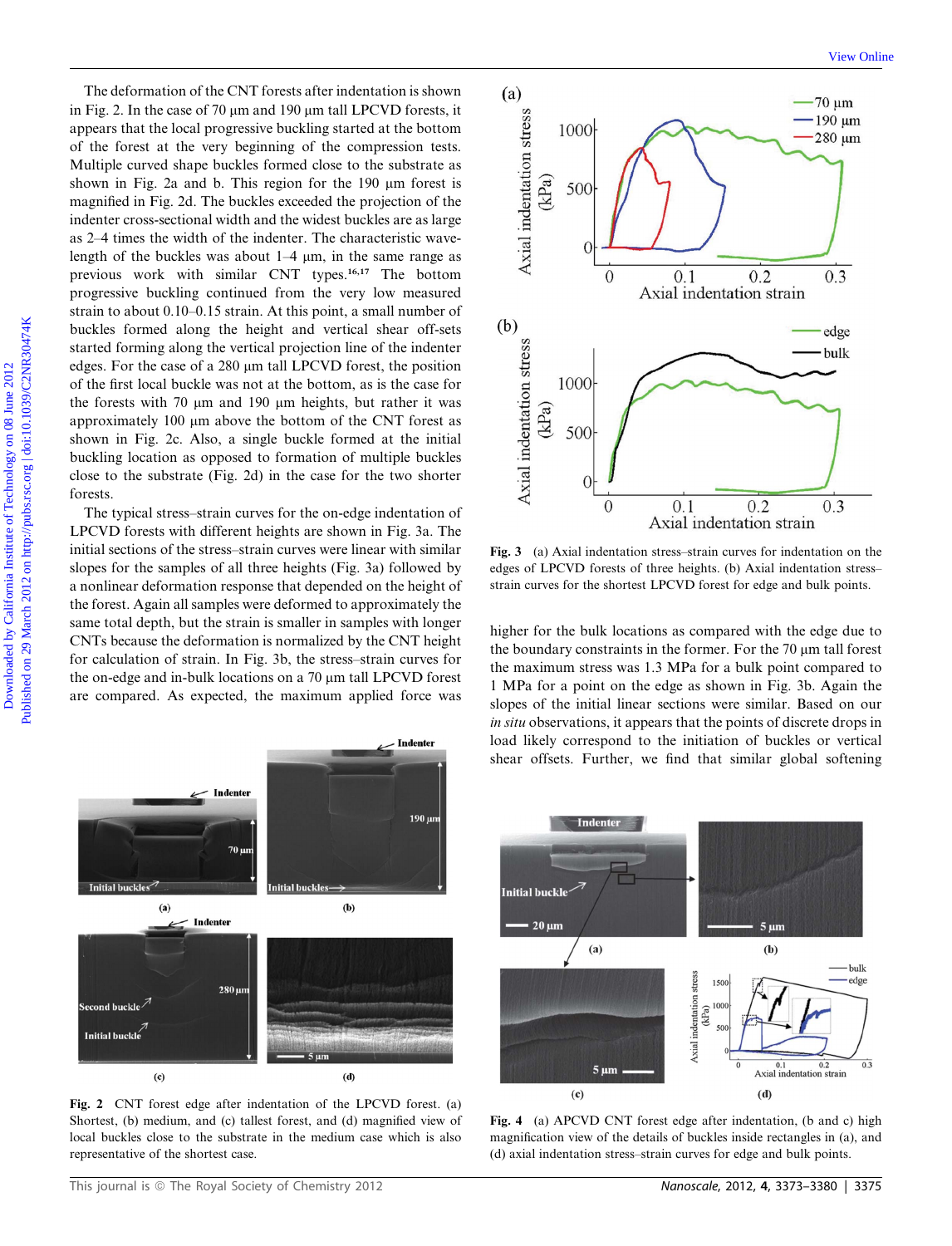regions after the peak points in the stress–strain curves for 190 and 280 µm tall forests were caused by the instabilities due to the formation of additional buckles above the initial one(s), as shown in Fig. 2. The undulations in the curve for the  $70 \mu m$  tall forest were related to the progressive buckling initiated from the substrate. These undulations were very similar to previous observation of undulations in a stress–strain curve due to periodic buckling initiated from the substrate in the case of CNT pillars.12,14,17,37 Formation of periodic buckles initiated from the substrate in the case of the medium height (190  $\mu$ m) CNT forest did not cause such prominent undulations in the stress–strain curve as in the case of the short  $(70 \,\mu m)$  height CNT forest. This is likely due to the effect of the larger CNT forest height, which makes the ratio of the buckled region to the entire height smaller and causes a smaller decrease in load via buckling.

A typical deformed APCVD CNT forest is shown in Fig. 4a–c. When a APCVD CNT forest with a height of 110 µm was indented on the edge to a strain of  $\sim 0.02$ , the initial buckle formed at a distance of  $40-50 \mu m$  from the top surface representing  $\sim$ 35 to 45% of the total height. Such formation of the first buckle in the upper half of the APCVD forest did not occur in any LPCVD forests, suggesting the existence of significant differences in the forest morphology between these two types of CNT forests. A zoomed-in view of the region where the initial buckle occurred is shown in Fig. 6b. The typical stress–strain curves for locations on the edge and in the bulk of the APCVD forest are shown in Fig. 4d. The stress–strain data from the edge showed a very small drop in stress at a strain of approximately 0.02 as a result of the initiation of the first buckle in the forest. We assume that the similar drop in load in the bulk indentation curve at a strain of about 0.04 was due to the formation of buckles as well. regions after the peak points in the steads strain curves for 190 argor dorm in states. on the under of S00 500.18% for Technology on Differences are considered to the points Fig. 6 doi:near and 2013 on the matter of Tech

At a strain of  $\sim 0.05$ , the second buckle formed  $\sim 10 \mu$ m above the first one in the APCVD samples, upon which the compressed section sheared off vertically underneath the indenter edges. The



Fig. 5 Indentation of the P-LPCVD forest on edge. (a) Side view of the deformed spot, (b) side magnified view of the section under indenter before (top image) and after (bottom image) appearance of CNT tips, (c) top view of the deformed spot with magnified view of the out of plane deformation in the drawn rectangle, and (d) axial indentation stress– strain curves for edge and bulk points.

larger drops in stress – on the order of  $500-800$  kPa – for both curves correspond to these points. Fig. 4c shows a magnified view of the out-of-plane deformation and the location of the second buckle. Notably, the drop in the load for the edge indentation was 1.5 times that in the bulk of the sample, probably as a result of reduced side constraints, which allowed the separated block to deform (see Fig. 4a). The sheared-off block of the CNT forest under the indenter (Fig. 4a) is smaller than that of LPCVD forests. This precipitous drop in load was not observed in the stress–strain curves for LPCVD forests due to the small block of the deformed APCVD sample separating from the parent matrix as opposed to the LPCVD forests, where this did not occur.

SEM images of the deformed P-LPCVD forests and a typical stress–strain curve for the on-edge and in-bulk points are shown in Fig. 5. This deformation started with bending of the CNT tips in contrast to what was seen in the LPCVD samples. The top image in Fig. 5b is the indenter in contact with CNT tips at the beginning of deformation and the bottom image shows the same point after additional displacement of the indenter causes CNT tips to bend enough to appear clearly in the image. At the strain of  $\sim$ 0.15 to 0.2, two buckles formed – one in the top 20% and another – in the bottom  $80\%$  of the forest height for both edge and in-bulk curves. The formation of these buckles corresponds to the first plateau region followed by the first hysteretic loop in the curves shown in Fig. 5d.

The out-of-plane deformation that was increased by continued displacement after formation of buckles is shown in the top-view SEM images in Fig. 5c. We attribute the formation of additional hysteretic loops in the stress–strain curves with further compression of the CNT forest to buckling of segments of the forest under the indenter that could not be visualized in our testing (these segments are covered from view by the buckled layer). The initial parts of the curves for the indentation test of the P-LPCVD forest both on the edge and in-bulk are similar, as is the case for the APCVD and shortest LPCVD forest; however, the extra constraints on out-of-plane displacement in the in-bulk testing lead to higher stiffness at larger displacements as shown in Fig. 5d.

The change of the growth recipes resulted in significantly different morphologies along the height of the CNT forests. The aforementioned deformation mechanisms of the CNT forests are connected to the different microstructures along their crosssectional height. The change of microstructure of the LPCVD forests with height is demonstrated in the high magnification SEM images in Fig. 6. The images are taken from three locations near the top, bottom, and a point in between which is at the middle of the 70 and 180 µm tall CNT forests and below the middle where the first buckle formed in the  $290 \mu m$  CNT forest. The images illustrate well-aligned and high density CNTs on the top sections of the CNT forests with three different heights. CNTs appear to become more tortuous at the middle and bottom sections of the forests. CNT aerial density has been reported in the literature<sup>34</sup> to decrease from top to the bottom of the CNT forests. The reason for the loss of adhesion between some CNTs and the substrate during growth, causing the aerial density decay, is yet to be investigated. The lower aerial density at the bottom part is likely the reason for formation of the first buckles close to the substrate in the 70 and 180  $\mu$ m tall CNT forests. Low density has also been suggested as the dominant factor in previous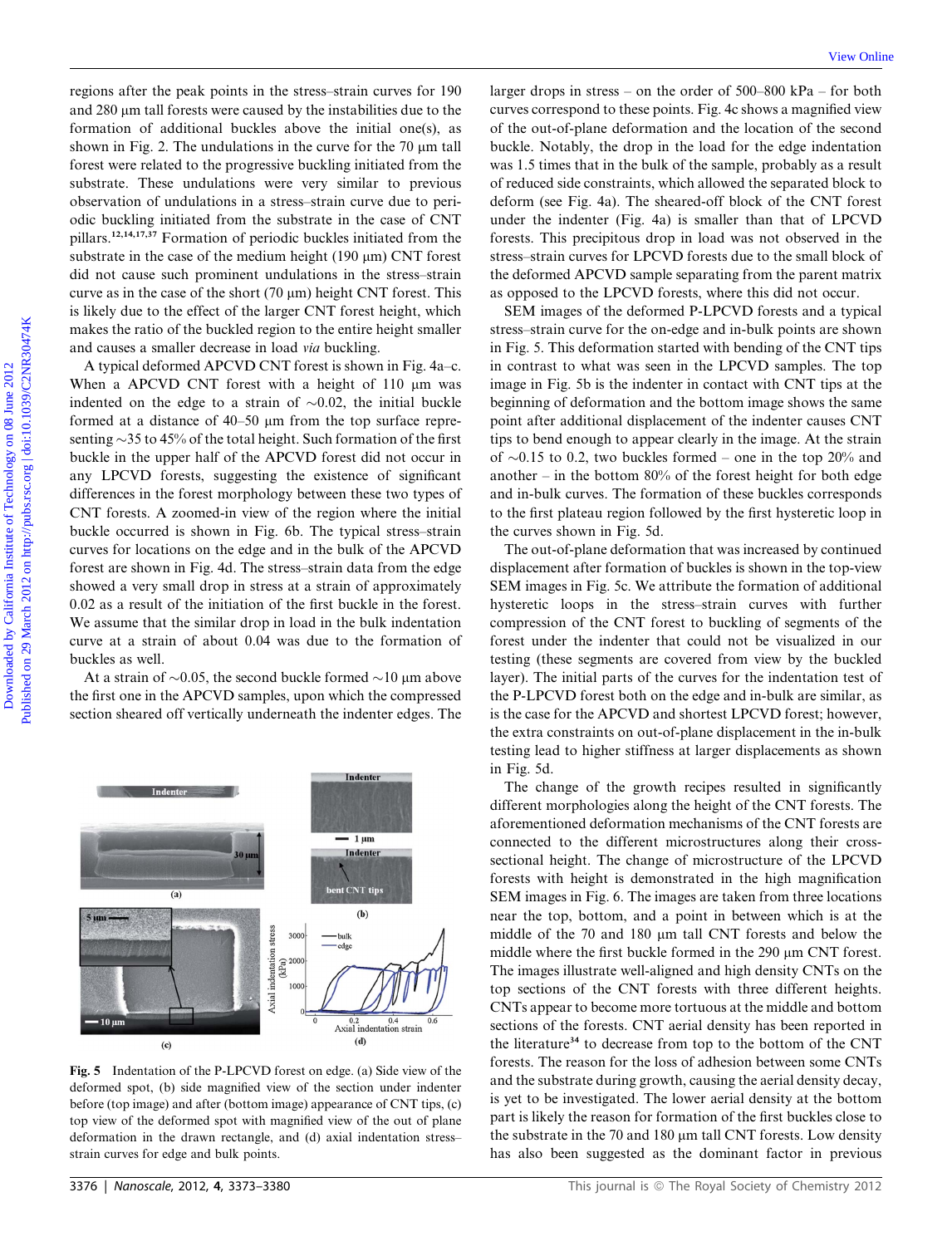

Fig. 6 SEM images at  $80k \times$  magnification showing orientation and entanglement of CNTs along the height of LPCVD CNT forests with three different heights – left: 290  $\mu$ m, middle: 180  $\mu$ m, and right: 70  $\mu$ m. The scale bar is 1  $\mu$ m for each image. The distance from the substrate (Z) is labeled in each image. The locations of the first buckle are also marked.

studies of the formation of buckles close to the substrate.<sup>12,15,17</sup> Interestingly, the buckles formed approximately  $100 \mu m$  above the substrate in the 290 µm tall CNT forest. The SEM images depicted in Fig. 6 show a visually discernible unique morphology close to the substrate of the 290 µm CNT forest. High tortuosity of the CNTs close to the substrate is the morphological characteristic of a catalytic CVD grown CNT forest that is self-terminated or approaching the self-termination point.<sup>34,35</sup> The lower average growth rate of this forest compared to the shorter forests is also an indication of approaching self-termination.<sup>35</sup> We hypothesize that the reason for the formation of the first buckle  $\sim$ 100 µm above the substrate is the existence of this tangled layer. The tortuosity of the CNTs decreases by distance from the substrate. The CNTs about 100 µm above the substrate are less tortuous and appear to be more similar in directionality to those observed in the locations of first buckles in the 70 and 180  $\mu$ m tall CNT forests.

Three locations along the cross-sectional height of CNT forests grown with APCVD and P-LPCVD recipes – close to the top, middle, and bottom – were imaged using an SEM. In Fig. 7, these SEM images are compared with those taken from a 70  $\mu$ m tall LPCVD forest. The height of the APCVD CNT forest (110  $\mu$ m) lies between the heights of the two shorter tested LPCVD CNT forests  $(70, 180 \mu m)$ . However, the first buckle did not initiate from the bottom as it did for the two LPCVD CNT forests. It formed slightly above the middle of the height – approximately  $40-50 \mu m$  from the top surface. The location of the first buckle, as shown in Fig. 7, appears to have an average orientation similar to that of the location at the middle and bottom of the 70 µm tall LPCVD forest. In the APCVD forest, the CNTs tortuosity increases from the location of the first buckle to the bottom of the forest. The high degree of tortuosity of the CNTs at the bottom half of the height is the possible reason for the first buckle to not form at the bottom of the CNT

forest despite the likely lower CNT number density in that location. The increase in tortuosity is likely due to approaching self-termination in the growth of the APCVD forest.<sup>34,35</sup>

The bending of tips, formation of a local buckle near the top of the forest, and formation of a large buckle under the top buckle in the P-LPCVD forest did not occur in the LPCVD and APCVD CNT forests. We attribute the bending of tips and the formation of a local buckle near the top of this CNT forest to the much higher degree of alignment of CNT tips compared to that of the middle and bottom sections of this CNT forest. This significant change of alignment of CNTs from the top to the middle of the P-LPCVD CNT forest was not observed in the other two CNT forest types. A high degree of uniform tortuosity of the CNTs in the middle and bottom sections of the P-LPCVD forest is the likely cause of the formation of the large buckle that follows under the top buckle. This did not occur in the other two CNT forest types presumably because of the larger gradients along their heights. The unique microstructure of the P-LPCVD forest is probably due to the effect of plasma in removing some catalyst particles and creating a CNT forest that appears to have a smaller aerial density than a LPCVD CNT forest. P-LPCVD CNTs were shorter than the other two types (LPCVD and APCVD) due to an early self-termination. High tortuosity of CNTs might be the cause of early self-termination.<sup>35</sup> The deformation mechanism appears to be dependent upon the unique microstructure of CNTs rather than the shorter height. CNT forests with similar morphology (aligned CNTs on top of highly tortuous CNTs) and different heights are expected to deform in a similar manner.

The above observations suggest that highly tortuous CNTs in any location along the height of any of the CNT forests (e.g. at the bottom of the APCVD and 290  $\mu$ m tall LPCVD CNT forests, and at the middle and bottom of the P-LPCVD forest) were not prone to buckling. This is possibly due to the extra constraints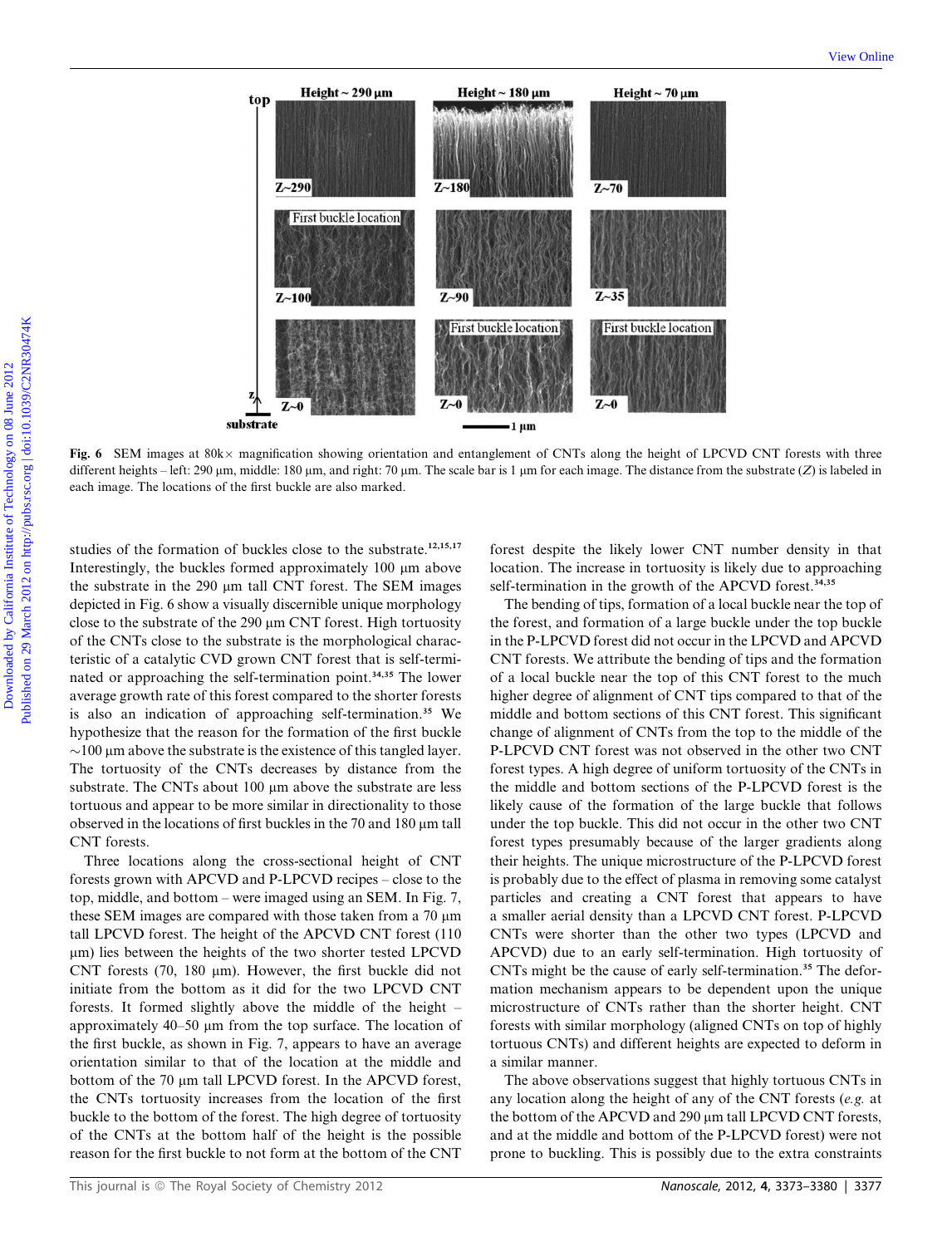

Fig. 7 SEM images at 80k x magnification showing orientation and entanglement of CNTs along the height of LPCVD, APCVD, and P-LPCVD CNT forests. The distance from the substrate  $(Z)$  is labeled in each image and the images from the locations of the first buckle are also marked.

that result from the greater number of contacts between the adjacent CNTs. Less interaction between the CNTs in the less tortuous sections caused the CNTs to be more prone to bending and buckling. The CNT forests without highly tortuous CNTs (e.g. 70 and 180  $\mu$ m tall LPCVD CNT forests), however, buckled at the bottom sections, which are the locations of lowest CNT aerial density. Thus, we conclude that aerial density and tortuosity are two factors dictating the location of the initial instability in the CNT forests. The first buckle forms close to the base of the CNTs, which is the location of the lowest aerial density, unless the CNTs are highly tortuous.

Raman spectroscopy of the samples demonstrates a decay of the G/D ratio from the top to bottom of the CNT forests as it has also been reported in previous works.<sup>34</sup> This indicates a decrease in the quality of CNTs likely due to the increase in defect density due to higher tortuosity. The defect density, however, is not correlated to the location of the initial buckles. The highly tortuous CNTs are less prone to buckling despite their likely higher defect density.

In addition to the differences in the mechanism of deformation of CNT forests, there are differences in other mechanical parameters for each forest type as summarized in Table 2. Stiffness is one of the parameters. Table 2 shows that the stiffness of CNT forests is influenced primarily by the height of the

forests. With the maximum displacement fixed at  $20-30 \mu m$  for all compression tests, the shorter CNT forests were deformed to higher strains, and hence – closer to the incompressible height of the forest,<sup>38</sup> which gave the forest a stiffer overall response. The unloading portions of load–displacement curves correspond to the elastic recovery. Therefore, the slopes of the initial portions of unloading of the in-bulk locations were used to calculate the unloading stiffnesses and the effective elastic moduli of the different CNT forest types, as commonly done in nanoindentation studies.39,40 We find that the elastic modulus of 90–120 MPa is virtually independent of forest height, consistent with previous observations.<sup>19</sup> Calculation of modulus using stiffness and indenter area with the assumption of indentation of an elastic half-space (as is commonly done in nanoindentation experiments on monolithic materials) is not suitable for this type of indentation that involves separation of a block of CNTs from the rest of the forest. The importance of studying the deformation mechanisms of forests and not relying strictly on their elastic modulus for use in mechanical applications is emphasized by the fact that elastic modulus is practically constant, and independent of morphology and height for the three different types of CNT forests studied here.

Other significant differences among the samples tested here were the amount of elastic recovery of the deformation,

Table 2 Unloading stiffness, effective elastic modulus, elastic recovery ratio, largest buckle width ratio, and maximum value of negative stress during unloading for different CNT forests

| Recipe                                   | LPCVD-shortest | LPCVD-tallest | <b>APCVD</b> | <b>P-LPCVD</b> |
|------------------------------------------|----------------|---------------|--------------|----------------|
| Average height $(\mu m)$                 | 70             | 285           | 110          | 30             |
| Unloading stiffness $(N \text{ m}^{-1})$ | 6240           | 1680          | 4560         | 19 200         |
| Effective elastic modulus (MPa)          | 91             | 100           | 105          | 120            |
| Elastic recovery ratio $(\%)$            | 13             | 55            | 46           | 45             |
| Largest buckle width ratio               |                |               |              |                |
| Maximum negative stress (kPa)            | 53             | າາ            | 166          | 82             |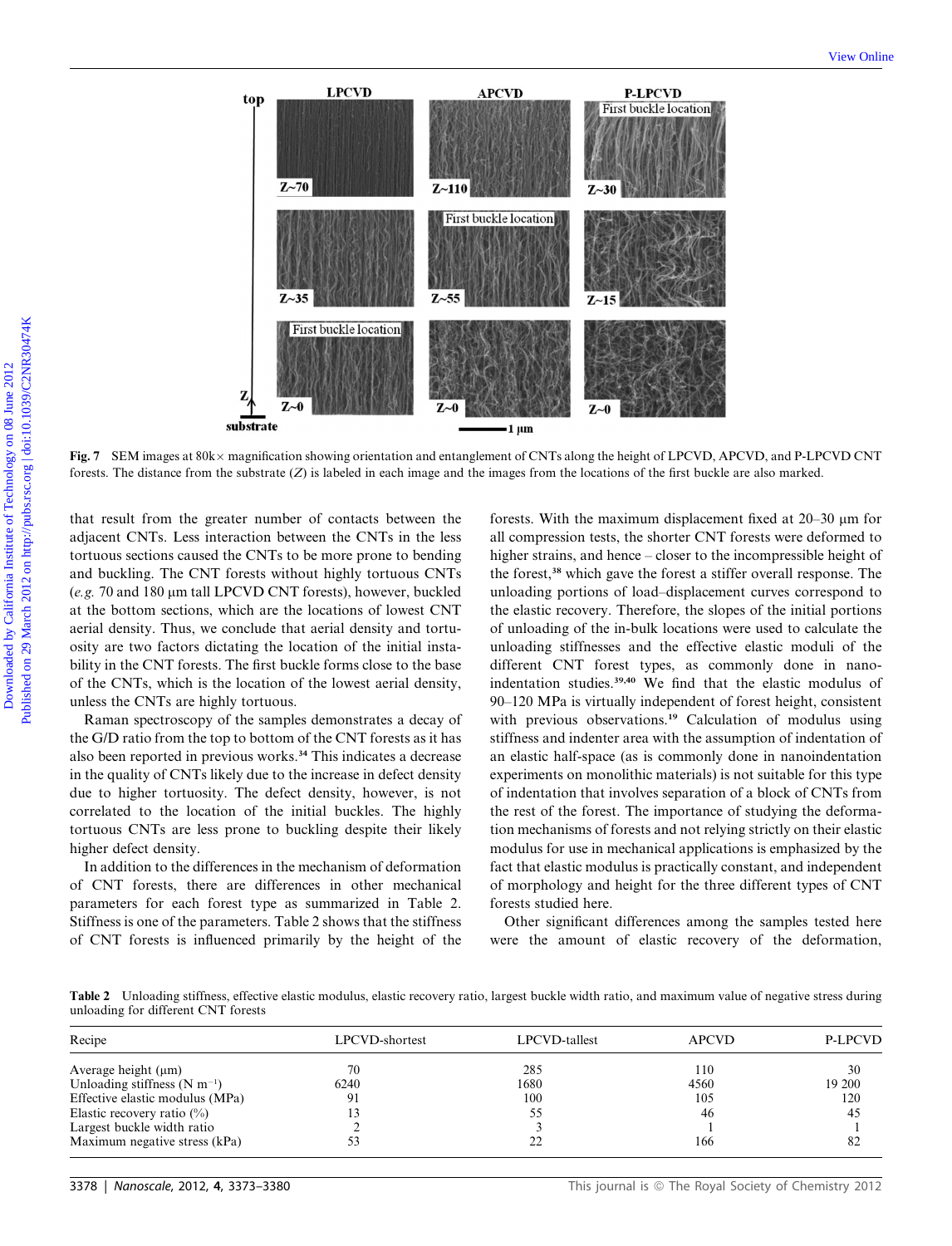magnitude of the ''negative stress'' during the unloading steps, and the extent to which CNTs not directly under the indenter deformed. These characteristics are quantified in Table 2. Elastic recovery ratio was calculated by dividing the magnitude of recovered displacement by the maximum displacement using data from tests on the sample edge. The magnitude of recovered displacement was measured using recorded videos of indentation of CNT forests (see the ESI†) by subtracting the permanent displacement of the CNT forest sample from the maximum indentation depth. The elastic recovery was lowest (13%) for the shortest LPCVD forest and highest (55%) for the tallest LPCVD forest. If the formed buckles remained permanent, the lowest recovery for the shortest LPCVD may be explained by the presence of the largest number of buckles in the deformed regions. This is consistent with only a few buckles having been formed in the tallest LPCVD forest and both the APCVD and P-LPCVD forests, all of which have similar recovery ratios (45–55%). The ratio of the width of the largest buckle, measured for the on-edge indentation points, to the width of the indenter shows the extent of deformation to CNTs not directly under the indenter. This parameter was close to 1 for P-LPCVD and APCVD forests, which means only an area equal to the area of the indenter was deformed. The buckle width to indenter width ratio was the highest for the LPCVD forests. This difference may be because of the location of first buckles farther from the indenter for the LPCVD forest and also because of the relatively high CNT entanglement at the top surface of the LPCVD forest compared to the other two types. The apparent negative stress arising from negative measured loads during the final stages of unloading is likely a result of adhesion between the diamond indenter tip and the tops of the CNT forest, as commonly observed previously.9,20,24 The maximum negative stress was measured for in-bulk points and is much higher for the APCVD forest than the other two types. Additional investigations are warranted to clearly explain the effects of CNT forest morphology (global and local) on the elastic recovery ratio, negative stress, and extent of deformation of CNTs not under the indenter. **Download of the "spanion area"** during the and<br>said shape at the shape and the california Institute of Technology on the CM form of the california Institute of the california Institute of the california Institute of the

#### D Conclusions

In summary, we synthesized CNT forests with three different heights and also three types of CNT forests to elicit samples with distinct morphologies, all of which were subjected to identical in situ flat punch nanoindentation. We find that CNT aerial density and tortuosity represent two key factors governing the overall mechanical response of the CNT forests to local compressive loading. We find that all CNT forests undergo an initial instability manifested as the formation of a buckle. These local buckles that determine a major part of the deformation mechanism of CNT forests form at the location of the best combination of low density and less tortuous CNTs along the height. We show that the location of initial buckling moves up from the bottom of the forest if the CNTs near the substrate are highly tortuous. The LPCVD forests begin to buckle at the lower half of the forest while the first buckle in the APCVD is formed close to the middle. P-LPCVD forests buckled in yet another way, with the formation of a smaller buckle at the top and a larger one beneath it. We believe that this study provides insights into establishing

a link between the differences in the density and tortuosity along the CNT forest height and the distinct deformation mechanisms, which suggest that new synthesis methods could be developed to control the CNT forest morphology and tailor the mechanical response to suit the needs of specific applications.

### Acknowledgements

This work was supported by seed funding from the Georgia Institute of Technology. The authors gratefully acknowledge the research assistance of John H. Taphouse and experimental support from Dr Jason Nadler. JRG gratefully acknowledges the financial support of the Army Research Office through the Institute for Collaborative Biotechnologies and Sid Pathak for helpful discussions.

### References

- 1 W. A. de Heer, A. Ch^atelain and D. Ugarte, Science, 1995, 270, 1179.
- 2 J. Xu and T. S. Fisher, Int. J. Heat Mass Transfer, 2006, 49, 1658.
- 3 P. B. Amama, B. A. Cola, T. D. Sands, X. Xu and T. S. Fisher, Nanotechnology, 2007, 18, 385303.
- 4 M. Park, B. A. Cola, T. Siegmund, J. Xu, M. R. Maschmann, T. S. Fisher and H. Kim, Nanotechnology, 2006, 17, 2294.
- 5 Z. P. Yang, L. Ci, A. James, S. Y. Lin and P. M. Ajayan, Nano Lett., 2008, 8, 446.
- 6 X. Wang, L. Wang, O. Adewuyi, B. Cola and Z. Zhang, Appl. Phys. Lett., 2010, 97, 163116.
- 7 T. Xu, Z. Wang, J. Miao, X. Chen and C. M. Tan, Appl. Phys. Lett., 2007, 91, 042108.
- 8 H. Malik, K. J. Stephenson, D. F. Bahr and D. P. Field, J. Mater. Sci., 2011, 46, 3119.
- 9 C. M. McCarter, R. F. Richards, S. D. Mesarovic, C. D. Richards, D. F. Bahr, D. McClain and J. Jiao, J. Mater. Sci., 2006, 41, 7872.
- 10 A. Qiu, D. F. Bahr, A. A. Zbib, A. Bellou, S. D. Mesarovic, D. McClain, W. Hudson, J. Jiao, D. Kiener and M. J. Cordill, Carbon, 2011, 49, 1430.
- 11 J. R. Raney, A. Misra and C. Daraio, Carbon, 2011, 49, 3631.
- 12 S. B. Hutchens, L. J. Hall and J. R. Greer, Adv. Funct. Mater., 2010, 20, 2338.
- 13 O. Yaglioglu, PhD thesis, Massachusetts Institute of Technology, 2007.
- 14 A. A. Zbib, S. D. Mesarovic, E. T. Lilleodden, D. McClain, J. Jiao and D. F. Bahr, Nanotechnology, 2008, 19, 175704.
- 15 A. Y. Cao, P. L. Dickrell, W. G. Sawyer, M. N. Ghasemi-Nejhad and P. M. Ajayan, Science, 2005, 310, 1307.
- 16 M. R. Maschmann, Q. Zhang, R. Wheeler, F. Du, L. Dai and J. Baur, ACS Appl. Mater. Interfaces, 2011, 3, 648.
- 17 M. R. Maschmann, Q. H. Zhang, F. Du, L. M. Dai and J. Baur, Carbon, 2011, 49, 386.
- 18 H. J. Qi, K. B. K. Teo, K. K. S. Lau, M. C. Boyce, W. I. Milne, J. Robertson and K. K. Gleason, J. Mech. Phys. Solids, 2003, 51, 2213.
- 19 T. Tong, Y. Zhao, L. Delzeit, A. Kashani, M. Meyyappan and A. Majumdar, Nano Lett., 2008, 8, 511.
- 20 S. D. Mesarovic, C. M. McCarter, D. F. Bahr, H. Radhakrishnan, R. F. Richards, C. D. Richards, D. McClain and J. Jiao, Scr. Mater., 2007, 56, 157.
- 21 H. Radhakrishnan, S. Mesarovi, C. Mccarter, D. Bahr and C. Richards, Metalurgija, 2007, 13, 301.
- 22 C. Cao, A. Reiner, C. Chung, S. H. Chang, I. Kao, R. V. Kukta and C. S. Korach, Carbon, 2011, 49, 3190.
- 23 H. Qi, K. Teo, K. Lau, M. Boyce, W. Milne, J. Robertson and K. Gleason, J. Mech. Phys. Solids, 2003, 51, 2213.
- 24 A. Qiu, S. Fowler, J. Jiao, D. Kiener and D. Bahr, Nanotechnology, 2011, 22, 295702.
- 25 J. Suhr, P. Victor, L. Ci, S. Sreekala, X. Zhang, O. Nalamasu and P. Ajayan, Nat. Nanotechnol., 2007, 2, 417.
- 26 A. Zbib, S. D. Mesarovic, E. Lilleodden, D. McClain, J. Jiao and D. Bahr, Nanotechnology, 2008, 19, 175704.